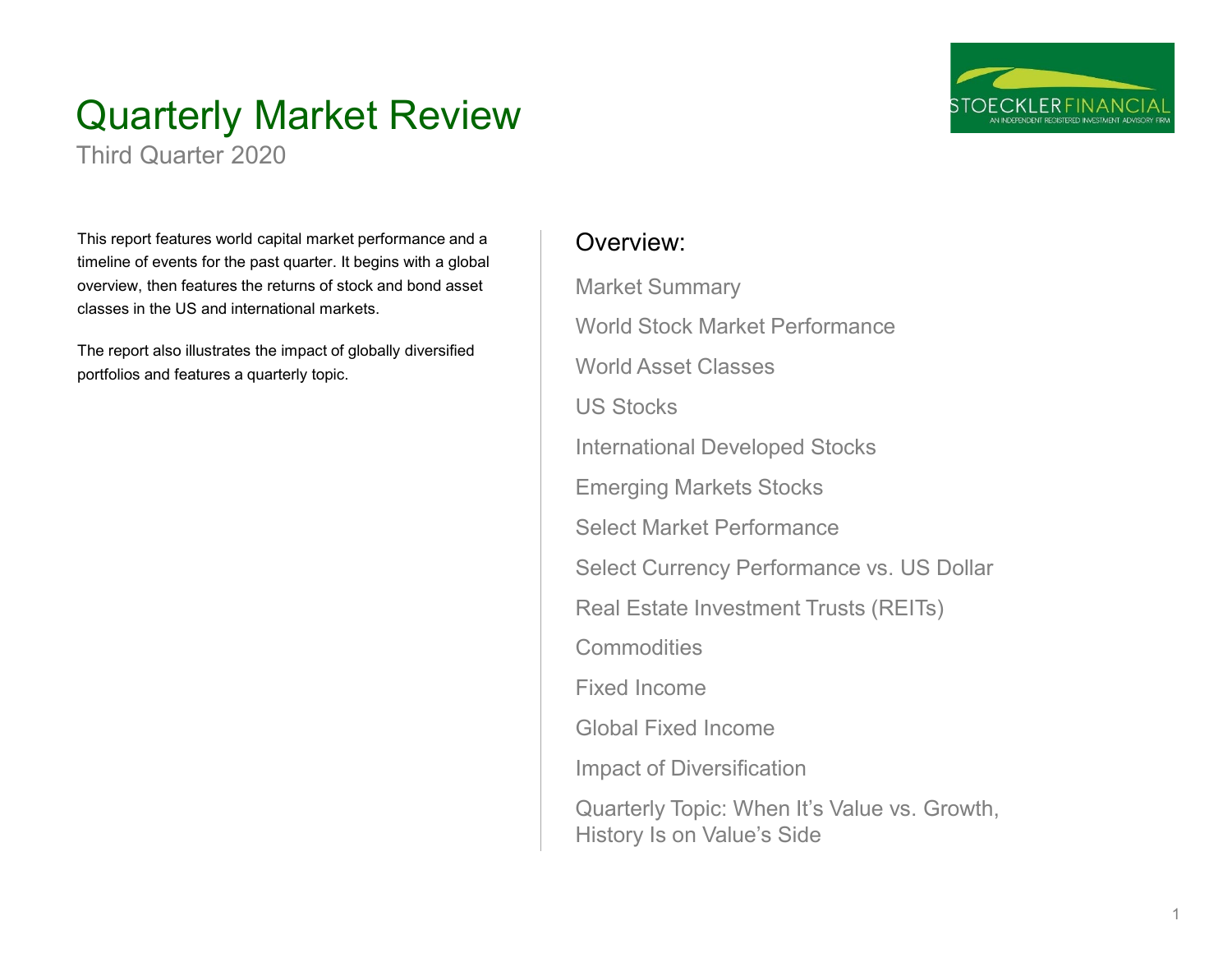

# Quarterly Market Summary

Index Returns

|                       | <b>US Stock</b><br><b>Market</b> | International<br><b>Developed</b><br><b>Stocks</b> | Emerging<br><b>Markets</b><br><b>Stocks</b> | Global<br>Real<br><b>Estate</b> | <b>US Bond</b><br><b>Market</b> | Global<br><b>Bond</b><br><b>Market</b><br>ex US |
|-----------------------|----------------------------------|----------------------------------------------------|---------------------------------------------|---------------------------------|---------------------------------|-------------------------------------------------|
| 3Q 2020               |                                  |                                                    | <b>STOCKS</b>                               |                                 |                                 | <b>BONDS</b>                                    |
|                       | 9.21%                            | 4.92%                                              | 9.56%                                       | 2.37%                           | 0.62%                           | 0.68%                                           |
| Since Jan. 2001       |                                  |                                                    |                                             |                                 |                                 |                                                 |
| Avg. Quarterly Return | 2.1%                             | 1.4%                                               | 2.8%                                        | 2.3%                            | 1.2%                            | 1.1%                                            |
| <b>Best</b>           | 22.0%                            | 25.9%                                              | 34.7%                                       | 32.3%                           | 4.6%                            | 4.6%                                            |
| Quarter               | 2020 Q2                          | 2009 Q2                                            | 2009 Q2                                     | 2009 Q3                         | 2001 Q3                         | 2008 Q4                                         |
| Worst                 | $-22.8%$                         | $-23.3%$                                           | $-27.6%$                                    | $-36.1%$                        | $-3.0%$                         | $-2.7%$                                         |
| Quarter               | 2008 Q4                          | 2020 Q1                                            | 2008 Q4                                     | 2008 Q4                         | 2016 Q4                         | 2015 Q2                                         |

Past performance is not a guarantee of future results. Indices are not available for direct investment. Index performance does not reflect the expenses associated with the management of an actual portfolio. Market segment (index representation) as follows: US Stock Market (Russell 3000 Index), International Developed Stocks (MSCI World ex USA Index [net div.]), Emerging Markets (MSCI Emerging Markets Index [net div.]), Global Real Estate (S&P Global REIT Index [net div.]), US Bond Market (Bloomberg Barclays US Aggregate Bond Index), and Global Bond Market ex US (Bloomberg Barclays Global Aggregate ex-USD Bond Index [hedged to USD]). S&P data © 2020 S&P Dow Jones Indices LLC, a division of S&P Global. All rights reserved. Frank Russell Company is the source and owner of the trademarks, service marks, and copyrights related to the Russell Indexes. MSCI data © MSCI 2020, all rights reserved. Bloomberg Barclays data provided by Bloomberg.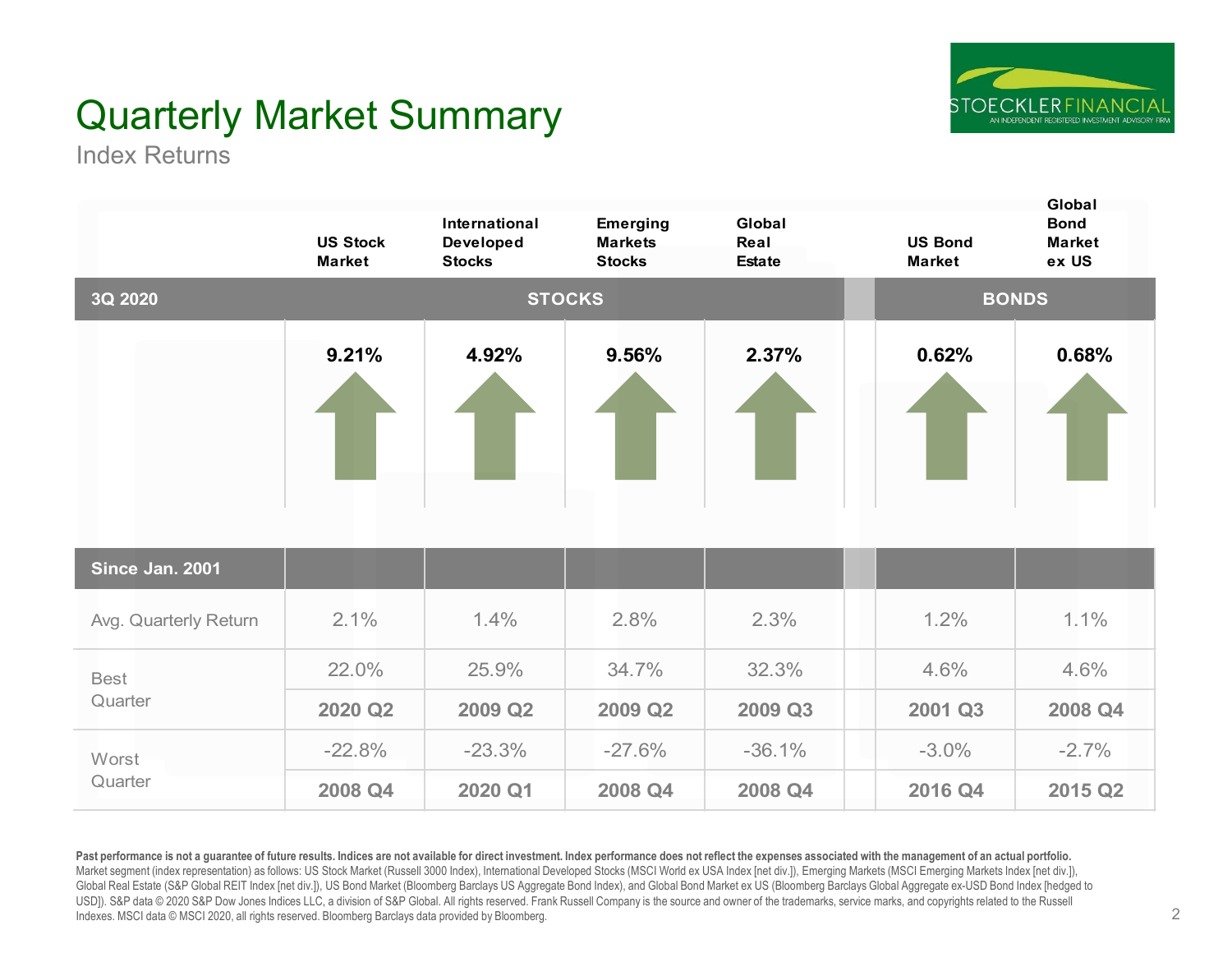

# Long-Term Market Summary

Index Returns as of September 30, 2020



Past performance is not a quarantee of future results. Indices are not available for direct investment. Index performance does not reflect the expenses associated with the management of an actual portfolio. Market segment (index representation) as follows: US Stock Market (Russell 3000 Index), International Developed Stocks (MSCI World ex USA Index [net div.]), Emerging Markets (MSCI Emerging Markets Index [net div.]), Global Real Estate (S&P Global REIT Index [net div.]), US Bond Market (Bloomberg Barclays US Aggregate Bond Index), and Global Bond Market ex US (Bloomberg Barclays Global Aggregate ex-USD Bond Index [hedged to USD]). S&P data © 2020 S&P Dow Jones Indices LLC, a division of S&P Global. All rights reserved. Frank Russell Company is the source and owner of the trademarks, service marks, and copyrights related to the Russell Indexes. MSCI data © MSCI 2020, all rights reserved. Bloomberg Barclays data provided by Bloomberg.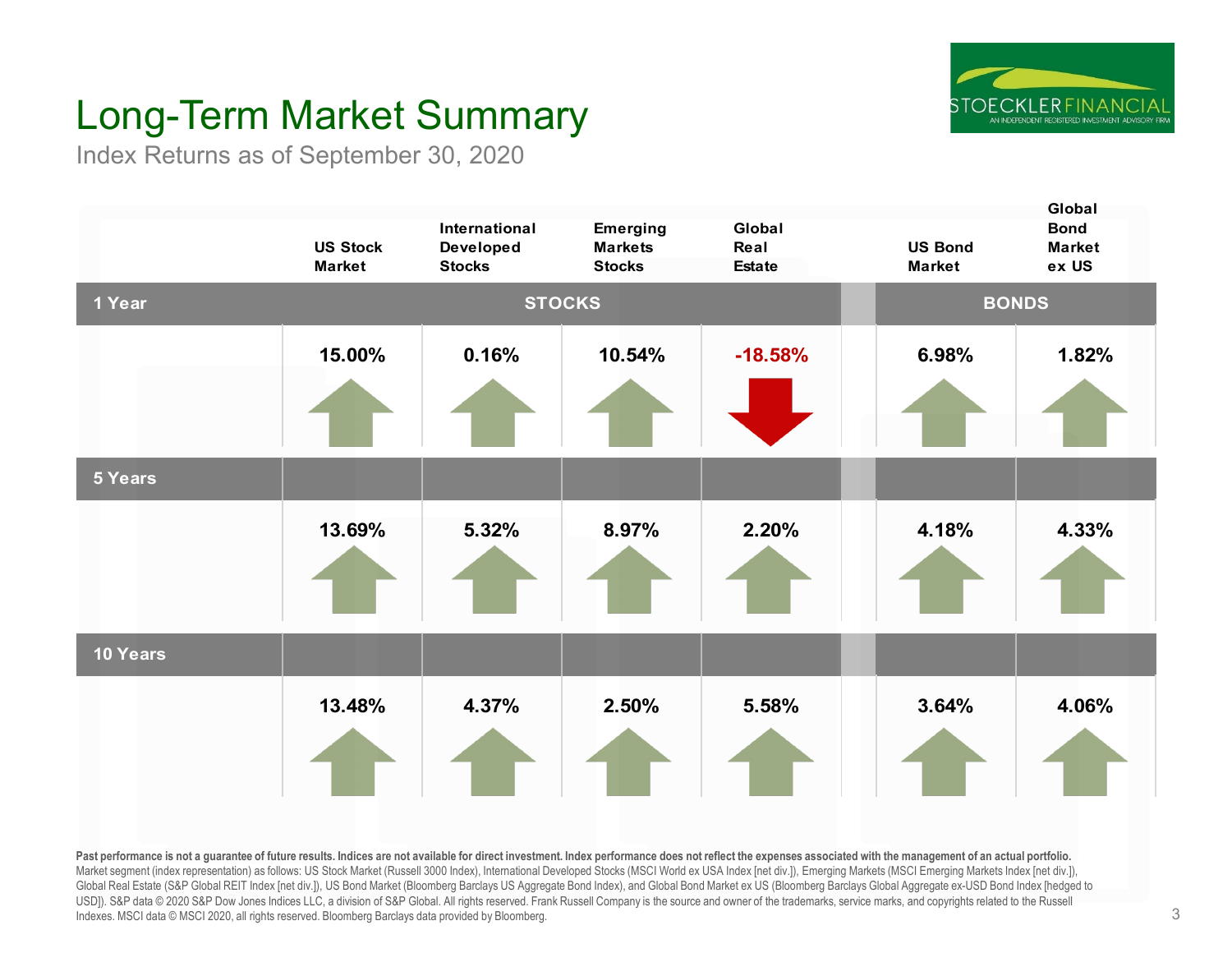

# World Stock Market Performance

MSCI All Country World Index with selected headlines from Q3 2020



These headlines are not offered to explain market returns. Instead, they serve as a reminder that investors should view daily events from a long-term perspective and avoid making *investment decisions based solely on the news.*

Graph Source: MSCI ACWI Index [net div.]. MSCI data © MSCI 2020, all rights reserved.

It is not possible to invest directly in an index. Performance does not reflect the expenses associated with management of an actual portfolio. **Past performance is not a guarantee of future results.**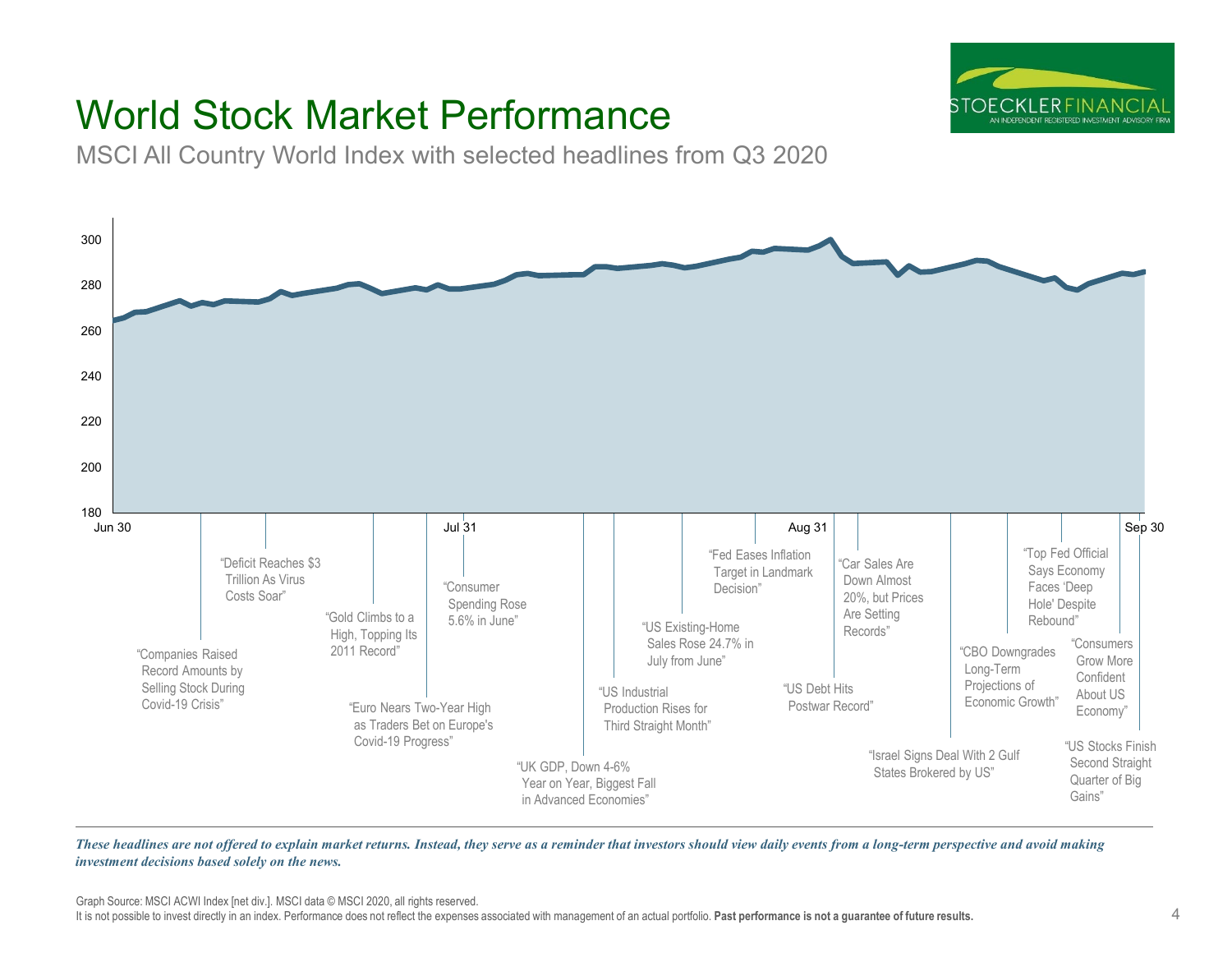

# World Stock Market Performance

MSCI All Country World Index with selected headlines from past 12 months



These headlines are not offered to explain market returns. Instead, they serve as a reminder that investors should view daily events from a long-term perspective and avoid making *investment decisions based solely on the news.*

Graph Source: MSCI ACWI Index [net div.]. MSCI data © MSCI 2020, all rights reserved.

It is not possible to invest directly in an index. Performance does not reflect the expenses associated with management of an actual portfolio. **Past performance is not a guarantee of future results.**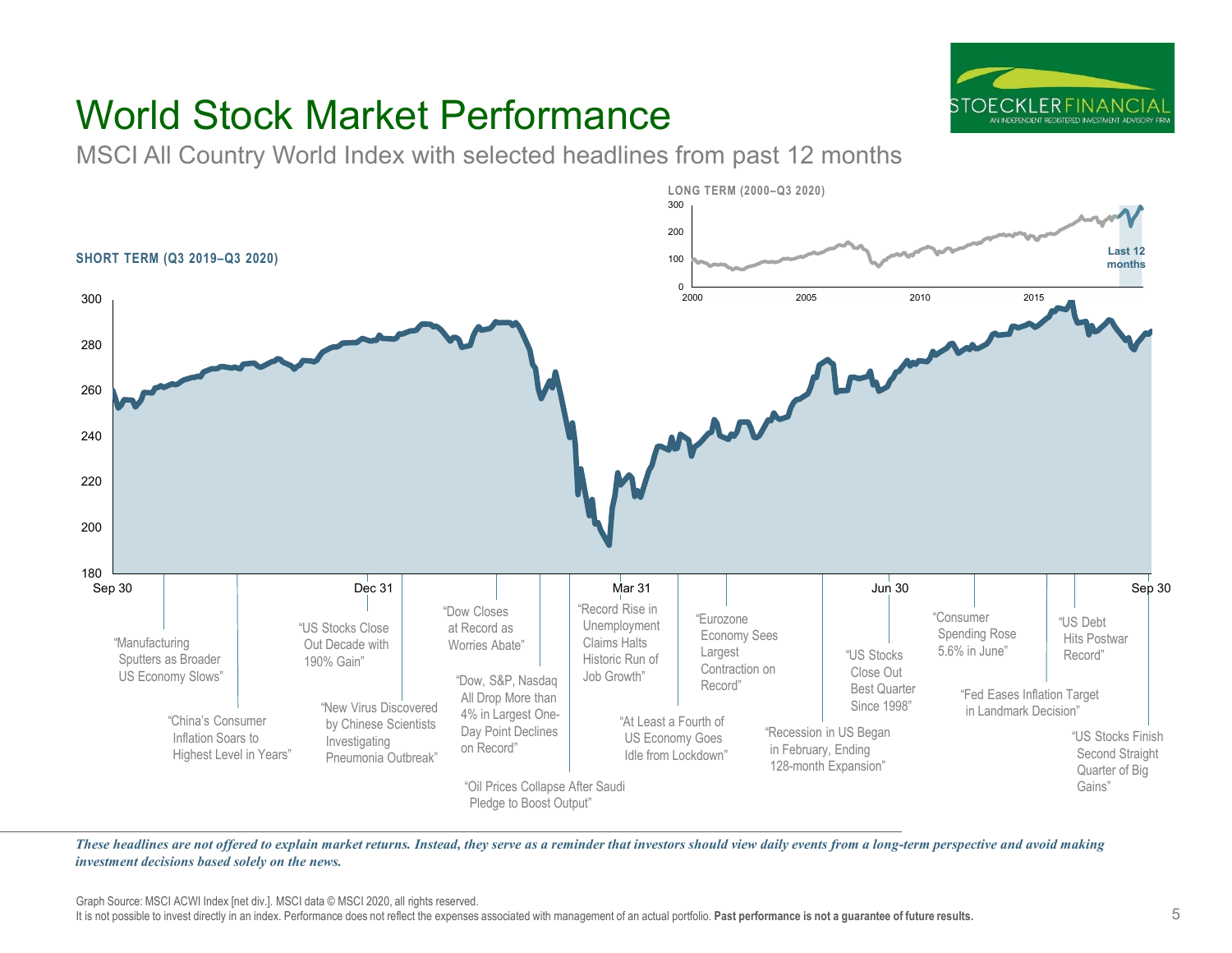

# World Asset Classes

Third Quarter 2020 Index Returns (%)

Equity markets around the globe posted positive returns in the third quarter. Looking at broad market indices, emerging markets equities outperformed US and non-US developed markets for the quarter.

Value underperformed growth across regions. Small caps outperformed large caps in non-US developed and emerging markets but underperformed in the US.

REIT indices underperformed equity market indices in both the US and non-US developed markets.



Past performance is not a guarantee of future results. Indices are not available for direct investment. Index performance does not reflect the expenses associated with the management of an actual portfolio. The S&P data is provided by Standard & Poor's Index Services Group. Frank Russell Company is the source and owner of the trademarks, service marks, and copyrights related to the Russell Indexes. MSCI data © MSCI 2020, all rights reserved. Dow Jones data © 2020 S&P Dow Jones Indices LLC, a division of S&P Global. All rights reserved. S&P data © 2020 S&P Dow Jones Indices LLC, a division of S&P Global. All rights reserved. Bloomberg Barclays data provided by Bloomberg. Treasury bills © Stocks, Bonds, Bills, and Inflation Yearbook™, Ibbotson Associates, Chicago (annually updated work by Roger G. Ibbotson and Rex A. Sinquefield).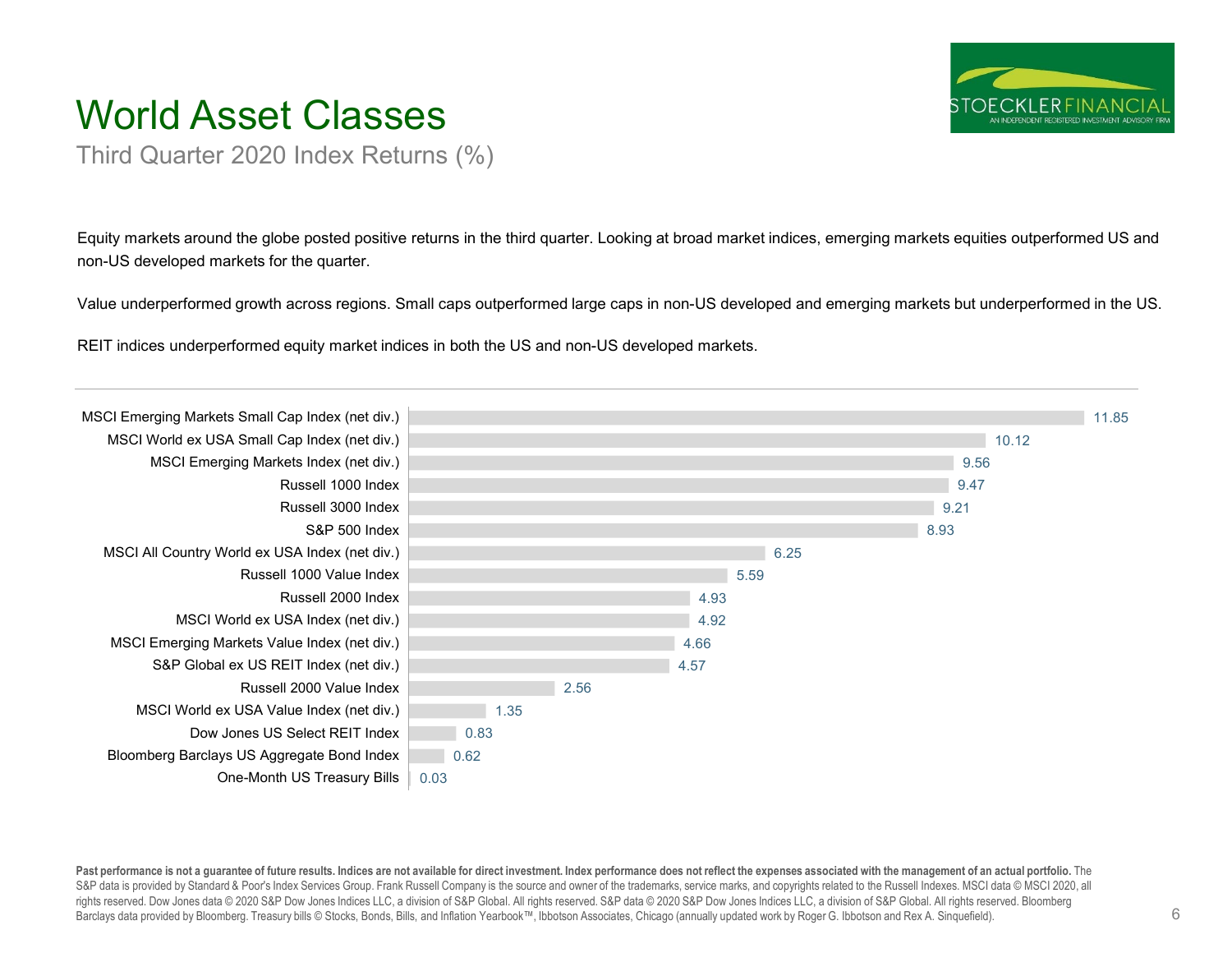

## US Stocks Third Quarter 2020 Index Returns

The US equity market posted positive returns for the quarter, outperforming non-US developed markets but underperforming emerging markets.

Value underperformed growth across large and small cap stocks.

Small caps underperformed large caps.

REIT indices underperformed equity market indices.

### **Ranked Returns (%)**



### **World Market Capitalization—US Period Returns (%) Period Returns (%)**



### *\* Annualized* Asset Class TTD 1 Year 3 Years\* 5 Years\* 10 Years\* Large Growth 24.33 37.53 21.67 20.10 17.25 Large Cap 6.40 16.01 12.38 14.09 13.76 Marketwide 5.41 15.00 11.65 13.69 13.48 Small Growth 3.88 15.71 8.18 11.42 12.34 Small Cap  $-8.69$  0.39 1.77 8.00 9.85 Large Value  $-11.58$   $-5.03$   $2.63$   $7.66$   $9.95$ Small Value  $-21.54$   $-14.88$   $-5.13$   $4.11$   $7.09$

Past performance is not a quarantee of future results. Indices are not available for direct investment. Index performance does not reflect the expenses associated with the management of an actual portfolio. Market segment (index representation) as follows: Marketwide (Russell 3000 Index), Large Cap (Russell 1000 Index), Large Cap Value (Russell 1000 Value Index), Large Cap Growth (Russell 1000 Growth Index), Small Cap (Russell 2000 Index), Small Cap Value (Russell 2000 Value Index), and Small Cap Growth (Russell 2000 Growth Index). World Market Cap represented by Russell 3000 Index, MSCI World ex USA IMI Index, and MSCI Emerging Markets IMI Index. Russell 3000 Index is used as the proxy for the US market. Dow Jones US Select REIT Index used as proxy for the US REIT market. Frank Russell Company is the source and owner of the trademarks, service marks, and copyrights related to the Russell Indexes. MSCI data © MSCI 2020, all rights reserved.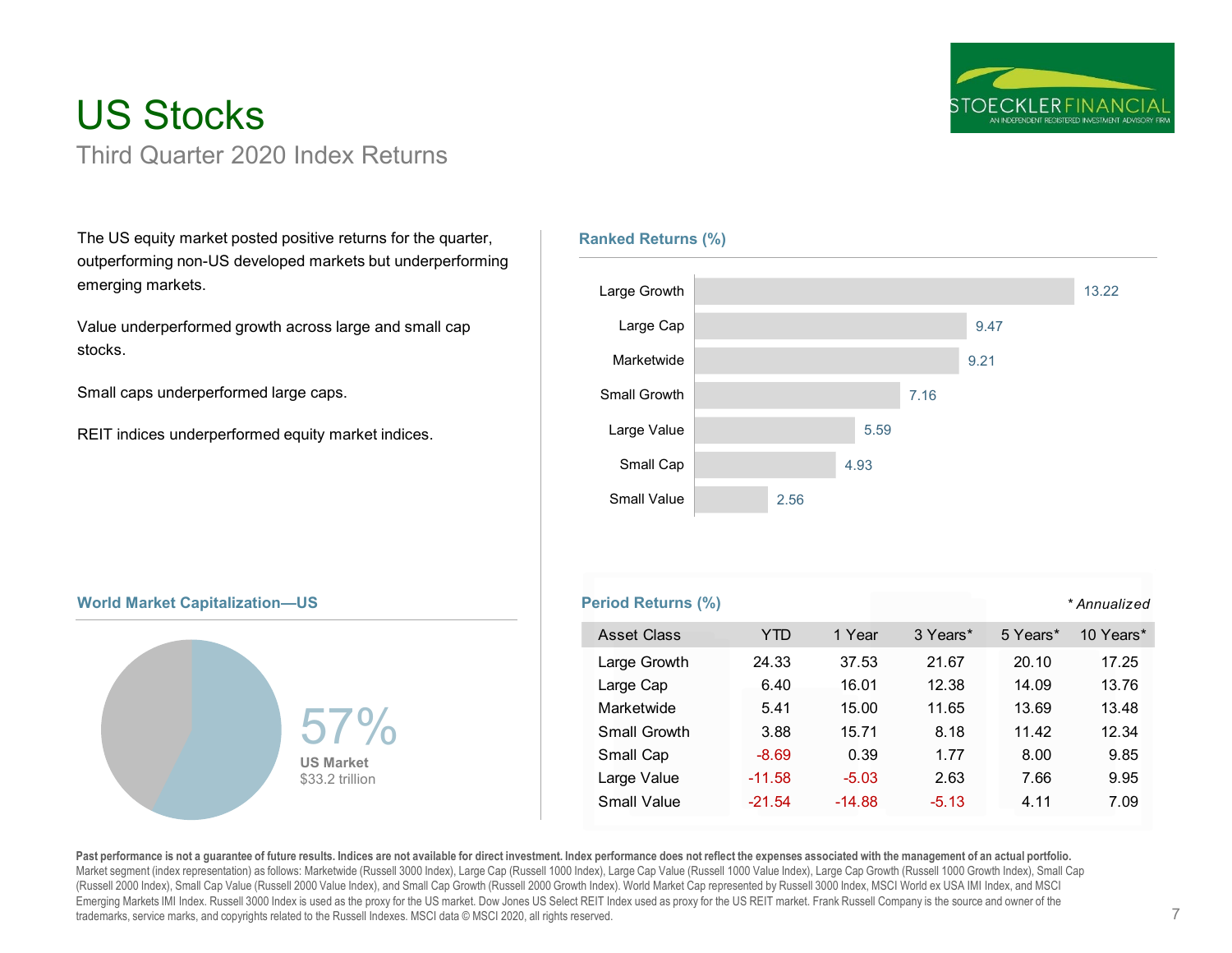# International Developed Stocks

Third Quarter 2020 Index Returns

Developed markets outside the US posted positive returns for the quarter but underperformed US and emerging markets equities.

Value underperformed growth.

Small caps outperformed large caps.







Past performance is not a quarantee of future results. Indices are not available for direct investment. Index performance does not reflect the expenses associated with the management of an actual portfolio. Market segment (index representation) as follows: Large Cap (MSCI World ex USA Index), Small Cap (MSCI World ex USA Small Cap Index), Value (MSCI World ex USA Value Index), and Growth (MSCI World ex USA Growth Index). All index returns are net of withholding tax on dividends. World Market Cap represented by Russell 3000 Index, MSCI World ex USA IMI Index, and MSCI Emerging Markets IMI Index. MSCI World ex USA IMI Index is used as the proxy for the International Developed market. MSCI data © MSCI 2020, all rights reserved. Frank Russell Company is the source and owner of the trademarks, service marks, and copyrights related to the Russell Indexes.

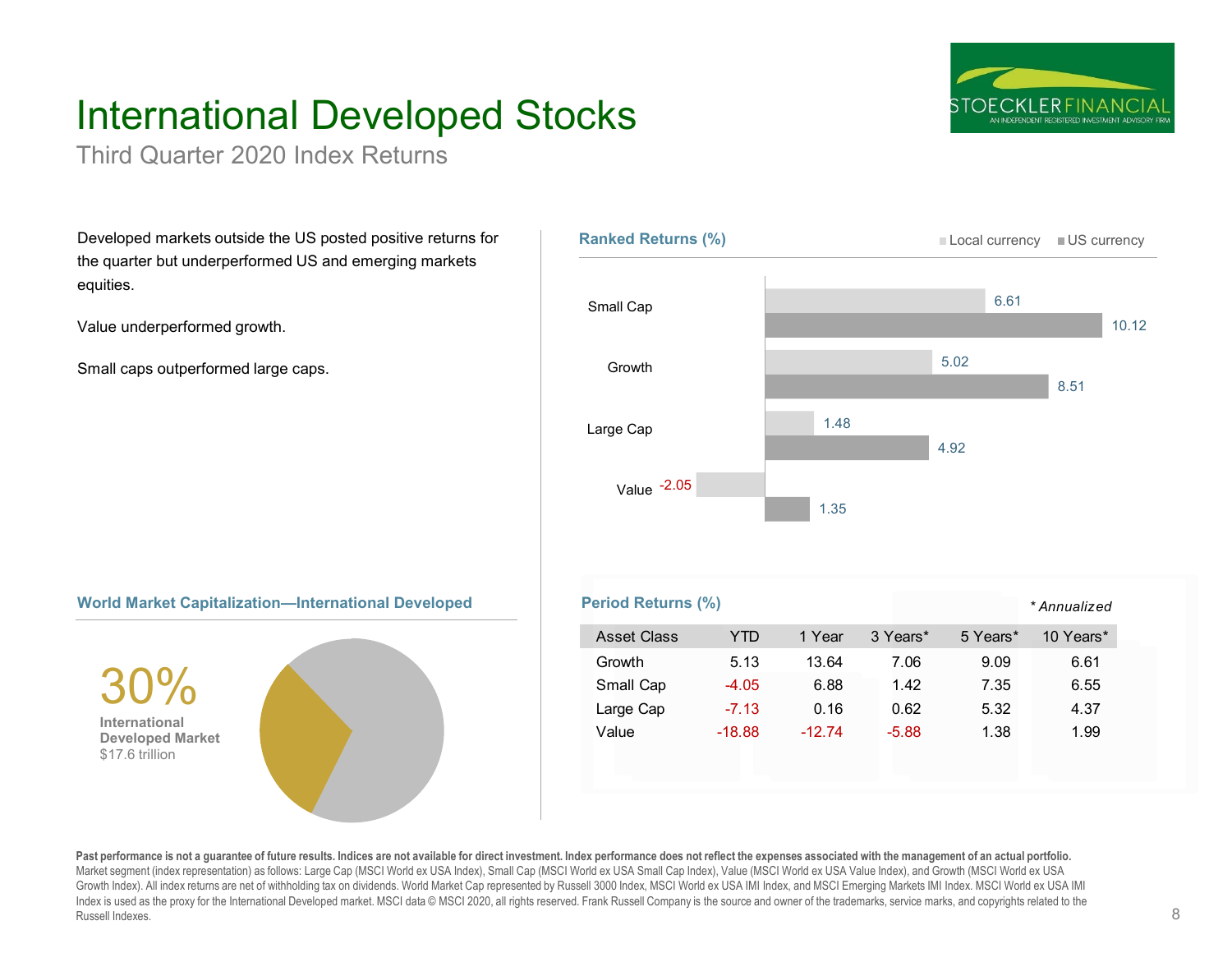

# Emerging Markets Stocks

Third Quarter 2020 Index Returns

Emerging markets posted positive returns for the quarter, outperforming the US and developed ex US equity markets.

Value underperformed growth.

Small caps outperformed large caps.







| orld Market Capitalization—Emerging Markets | <b>Period Returns (%)</b> |            |         |          |          | * Annualized |
|---------------------------------------------|---------------------------|------------|---------|----------|----------|--------------|
|                                             | <b>Asset Class</b>        | <b>YTD</b> | 1 Year  | 3 Years* | 5 Years* | 10 Years*    |
| 1904                                        | Growth                    | 12.41      | 27.80   | 7.45     | 13.26    | 5.29         |
|                                             | Large Cap                 | $-1.16$    | 10.54   | 2.42     | 8.97     | 2.50         |
|                                             | Small Cap                 | $-2.40$    | 6.89    | $-1.09$  | 4.60     | 1.03         |
| <b>Emerging Markets</b><br>ホラーオーエコロー ニー     | Value                     | $-14.23$   | $-5.70$ | $-2.89$  | 4.45     | $-0.44$      |

Past performance is not a quarantee of future results. Indices are not available for direct investment. Index performance does not reflect the expenses associated with the management of an actual portfolio. Market segment (index representation) as follows: Large Cap (MSCI Emerging Markets Index), Small Cap (MSCI Emerging Markets Small Cap Index), Value (MSCI Emerging Markets Value Index), and Growth (MSCI Emerging Markets Growth Index). All index returns are net of withholding tax on dividends. World Market Cap represented by Russell 3000 Index, MSCI World ex USA IMI Index, and MSCI Emerging Markets IMI Index. MSCI Emerging Markets IMI Index used as the proxy for the emerging market portion of the market. MSCI data © MSCI 2020, all rights reserved. Frank Russell Company is the source and owner of the trademarks, service marks, and copyrights related to the Russell Indexes.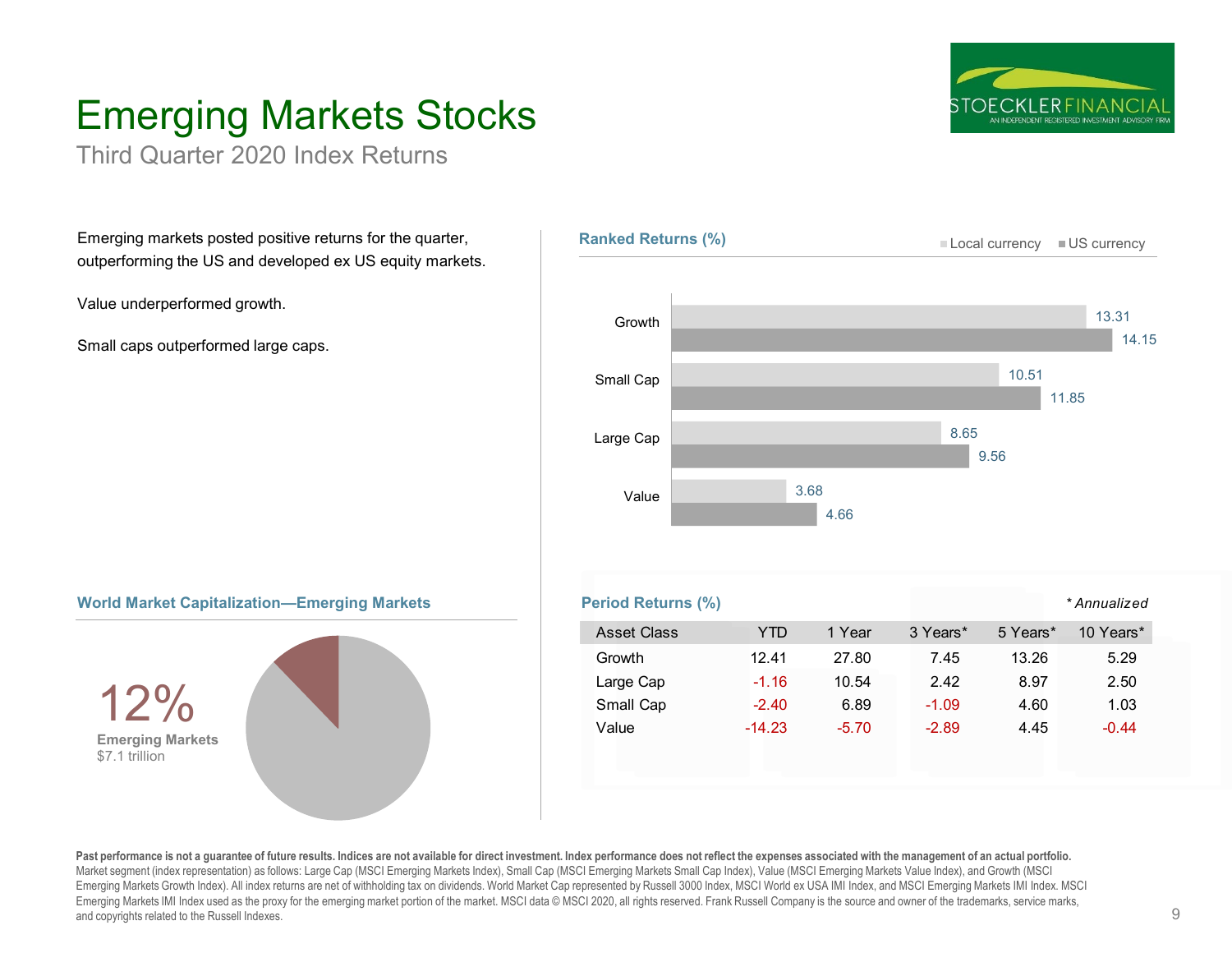

# Select Market Performance

Third Quarter 2020 Index Returns

In US dollar terms, Sweden and Denmark recorded the highest country performance in developed markets, while Portugal and Spain posted the lowest returns for the quarter. In emerging markets, India and Pakistan recorded the highest country performance, while Turkey and Thailand posted the lowest performance.



Past performance is not a guarantee of future results. Indices are not available for direct investment. Index performance does not reflect the expenses associated with the management of an actual portfolio. MSCI Index returns are in USD net of dividend withholding taxes. Country returns are the country component indices of the MSCI All Country World ex USA IMI for all countries except the United States, where the Russell 3000 index is used instead. Frank Russell Company is the source and owner of the trademarks, service marks and copyrights related to the Russell Indexes. MSCI data © MSCI 2020, all rights reserved. Indices are not available for direct investment. Their performance does not reflect the expenses associated with the management of an actual portfolio. Past performance is not a guarantee of future results.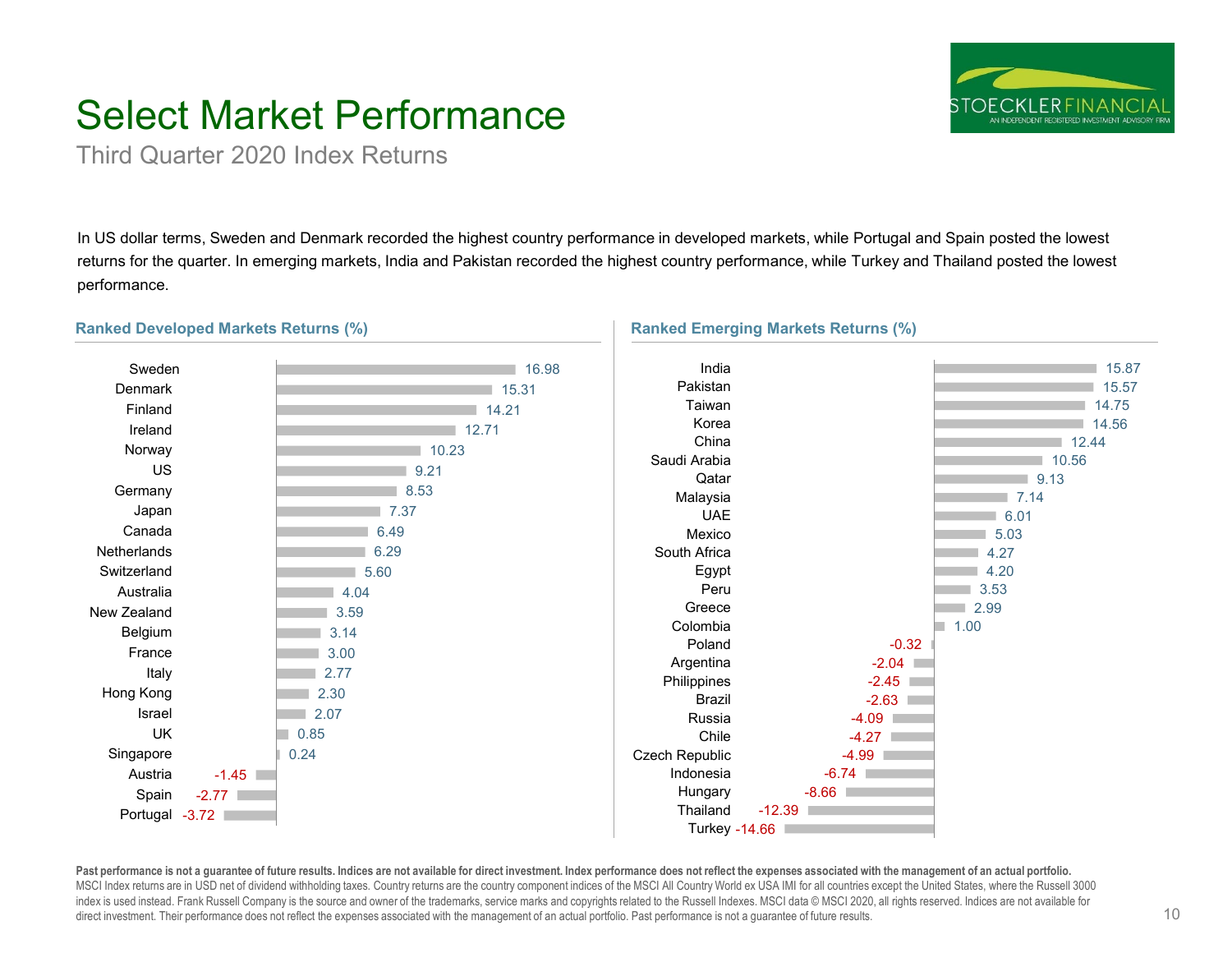# Select Currency Performance vs. US Dollar



Third Quarter 2020

In developed markets, all currencies appreciated versus the US dollar. In emerging markets, currency performance versus the US dollar was mixed. Most currencies generally appreciated versus the US dollar, but some, notably the Turkish lira and Russian ruble, depreciated.

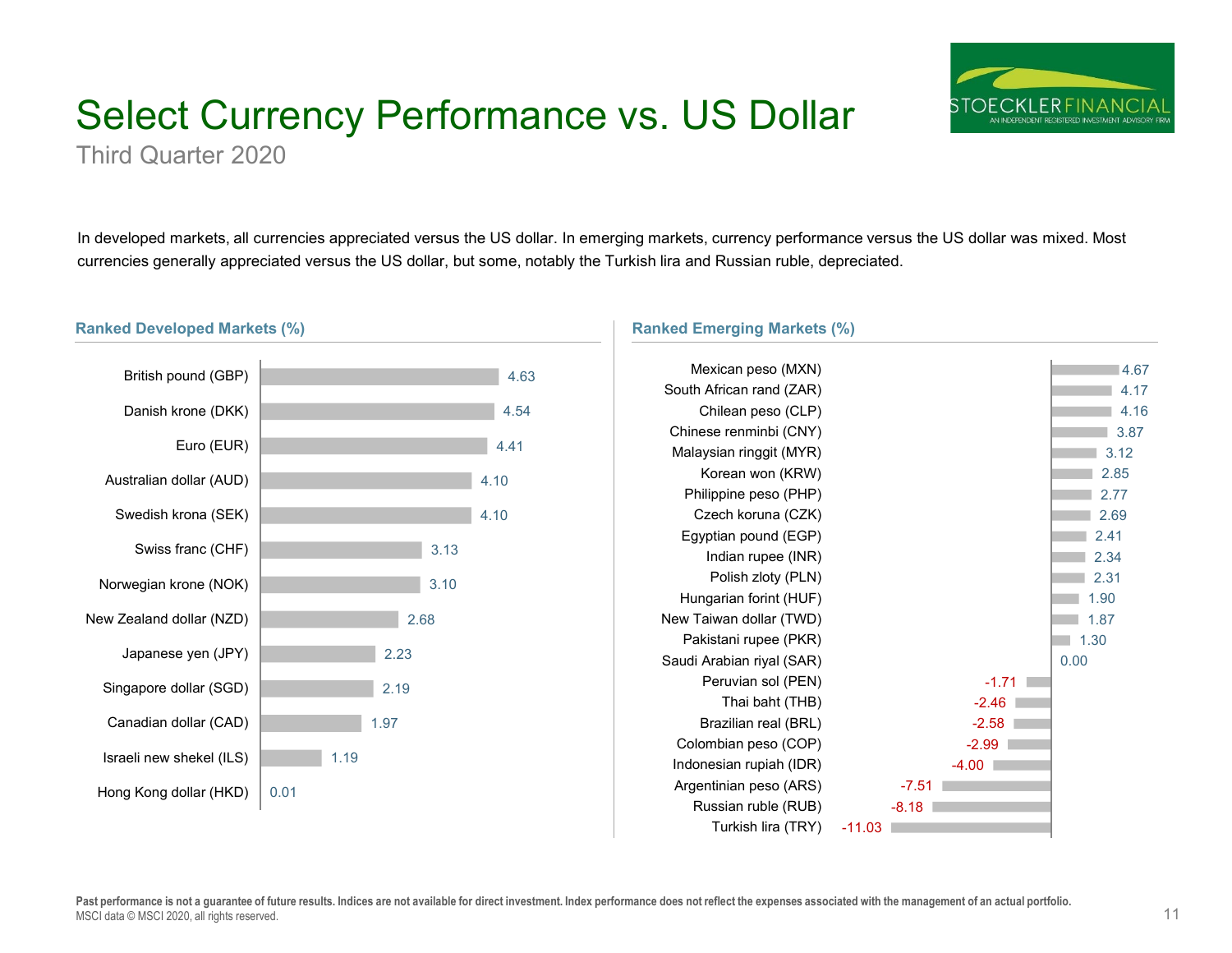# Real Estate Investment Trusts (REITs)



Third Quarter 2020 Index Returns

US real estate investment trusts underperformed non-US REITs during the quarter.



### **Total Value of REIT Stocks**



|                                                | <b>Period Returns (%)</b> | * Annualized |          |          |          |           |
|------------------------------------------------|---------------------------|--------------|----------|----------|----------|-----------|
|                                                | <b>Asset Class</b>        | <b>YTD</b>   | 1 Year   | 3 Years* | 5 Years* | 10 Years* |
|                                                | US REITS                  | $-21.36$     | $-22.33$ | $-1.85$  | 1.99     | 7.03      |
| 61%<br><b>US</b><br>\$681 billion<br>115 REITs | Global ex US REITS        | $-21.84$     | $-18.37$ | $-1.62$  | 1.67     | 4.13      |

Past performance is not a guarantee of future results. Indices are not available for direct investment. Index performance does not reflect the expenses associated with the management of an actual portfolio. Number of REIT stocks and total value based on the two indices. All index returns are net of withholding tax on dividends. Total value of REIT stocks represented by Dow Jones US Select REIT Index and the S&P Global ex US REIT Index. Dow Jones US Select REIT Index used as proxy for the US market, and S&P Global ex US REIT Index used as proxy for the World ex US market. Dow Jones and S&P data © 2020 S&P Dow Jones Indices LLC, a division of S&P Global. All rights reserved.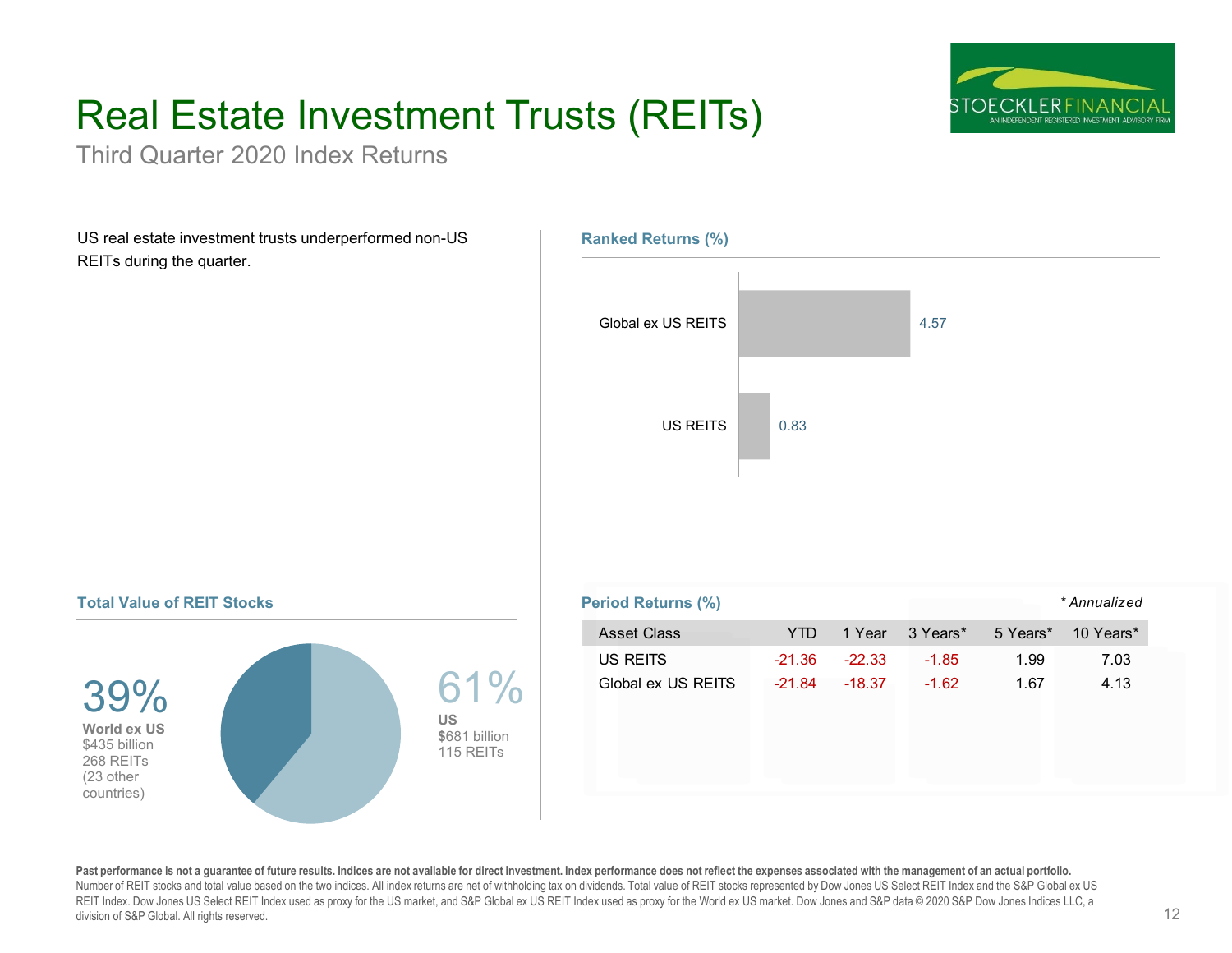

# **Commodities**

## Third Quarter 2020 Index Returns

The Bloomberg Commodity Index Total Return returned 9.07% for the third quarter of 2020.

Lean hogs and Silver were the best performers, returning 30.76% and 25.06%, respectively.

Low sulfur gas and Heating oil were the worst performers, declining 9.27% and 7.51%, respectively.

| <b>Period Returns (%)</b>           |  |  |         | * Annualized                               |
|-------------------------------------|--|--|---------|--------------------------------------------|
| Asset Class                         |  |  |         | QTR YTD 1 Year 3 Years* 5 Years* 10 Years* |
| Commodities 9.07 -12.08 -8.20 -4.18 |  |  | $-3.09$ | -6.03                                      |

### **Ranked Returns (%)**

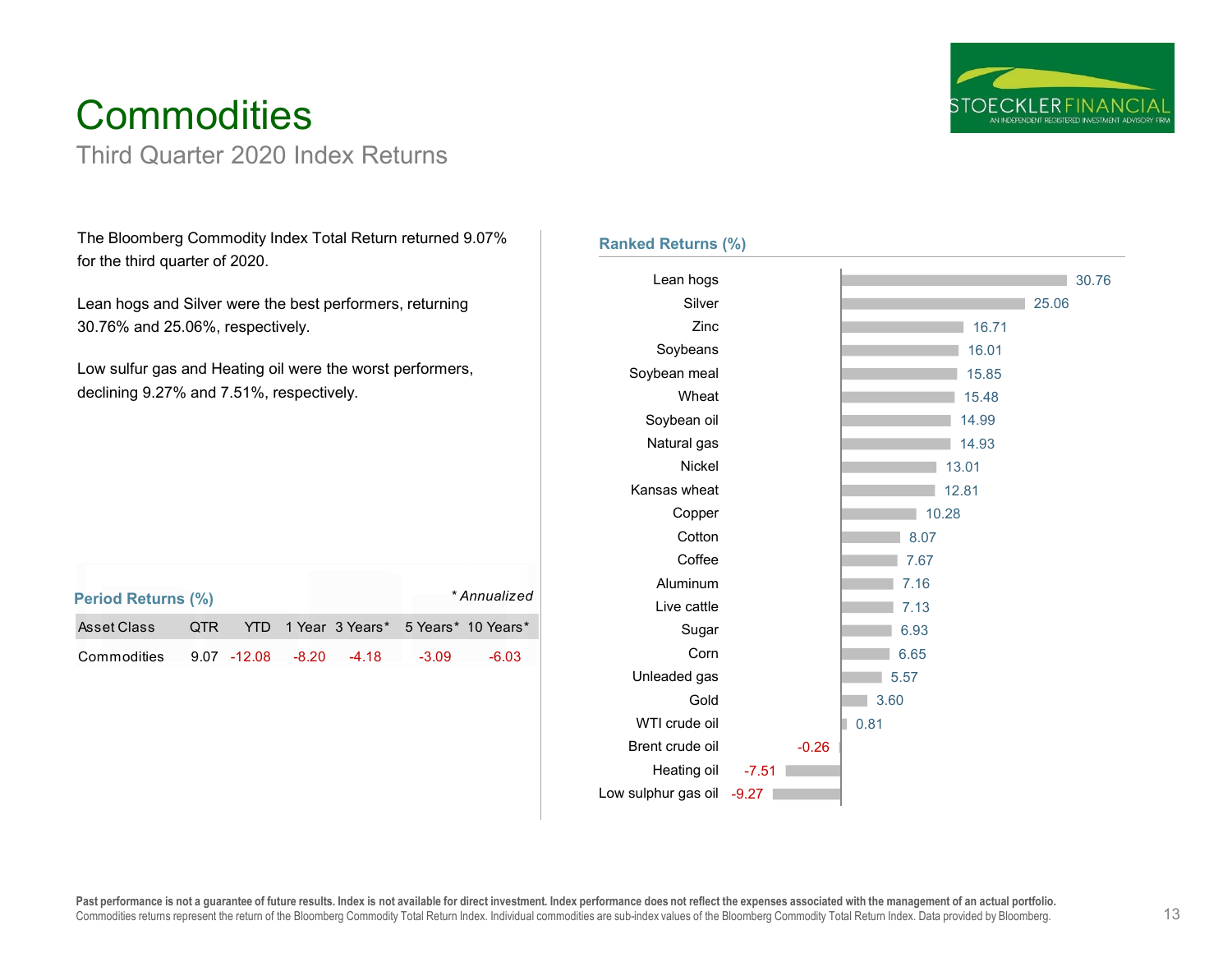

## Fixed Income Third Quarter 2020 Index Returns

Interest rate changes were mixed in the US Treasury fixed income market during the third quarter. The yield on the 5-year US Treasury note decreased by 3 basis points (bps), ending at 0.31%. The yield on the 10-year US T-note rose by 3 bps to 0.64%. The 30-year US T-bond yield increased by 5 bps to 1.46%.

On the short end of the yield curve, the 1-month US Treasury bill yield decreased to 0.08%, while the 1-year Tbill yield decreased by 5 bps to 0.14%. The 2-year US T-note yield finished at 0.09% after a decrease of 2 basis points.

In terms of total returns, short-term corporate bonds returned 0.92% for the quarter. Intermediate-term corporates returned 1.33%.

The total return for short-term municipal bonds was 0.83%, while intermediate munis returned 1.40%. Revenue bonds outperformed general obligation bonds.



### **Period Returns (%)**

| Asset Class                                                | <b>QTR</b> | YTD   | 1 Year | 3 Years* | 5 Years* 10 Years* |      |
|------------------------------------------------------------|------------|-------|--------|----------|--------------------|------|
| Bloomberg Barclays US High Yield Corporate Bond Index      | 4.60       | 0.62  | 3.25   | 4.21     | 6.79               | 6.47 |
| Bloomberg Barclays US TIPS Index                           | 3.03       | 9.22  | 10.08  | 5.79     | 4.61               | 3.57 |
| FTSE World Government Bond Index 1-5 Years                 | 2.01       | 4.16  | 5.21   | 2.03     | 2.01               | 0.21 |
| Bloomberg Barclays Municipal Bond Index                    | 1.23       | 3.33  | 4.09   | 4.28     | 3.84               | 3.99 |
| Bloomberg Barclays US Aggregate Bond Index                 | 0.62       | 6.79  | 6.98   | 5.24     | 4.18               | 3.64 |
| FTSE World Government Bond Index 1-5 Years (hedged to USD) | 0.24       | 3.04  | 3.22   | 3.02     | 2.31               | 1.90 |
| Bloomberg Barclays US Government Bond Index Long           | 0.13       | 21.13 | 16.21  | 11.79    | 8.18               | 7.18 |
| ICE BofA 1-Year US Treasury Note Index                     | 0.08       | 1.77  | 2.37   | 2.19     | 1.54               | 0.93 |
| ICE BofA US 3-Month Treasury Bill Index                    | 0.04       | 0.64  | 1.10   | 1.69     | 1.20               | 0.64 |

One basis point (bps) equals 0.01%. Past performance is not a quarantee of future results. Indices are not available for direct investment. Index performance does not reflect the expenses associated with the **management of an actual portfolio.** Yield curve data from Federal Reserve. State and local bonds are from the S&P National AMT-Free Municipal Bond Index. AAA-AA Corporates represent the Bank of America Merrill Lynch US Corporates, AA-AAA rated. A-BBB Corporates represent the ICE BofA Corporates, BBB-A rated. Bloomberg Barclays data provided by Bloomberg. US long-term bonds, bills, inflation, and fixed income factor data © Stocks, Bonds, Bills, and Inflation (SBBI) Yearbook™, Ibbotson Associates, Chicago (annually updated work by Roger G. Ibbotson and Rex A. Sinquefield). FTSE fixed income indices © 2020 FTSE Fixed Income LLC, all rights reserved. ICE BofA index data © 2020 ICE Data Indices, LLC. S&P data © 2020 S&P Dow Jones Indices LLC, a division of S&P Global. All rights reserved.

\*Annualized

14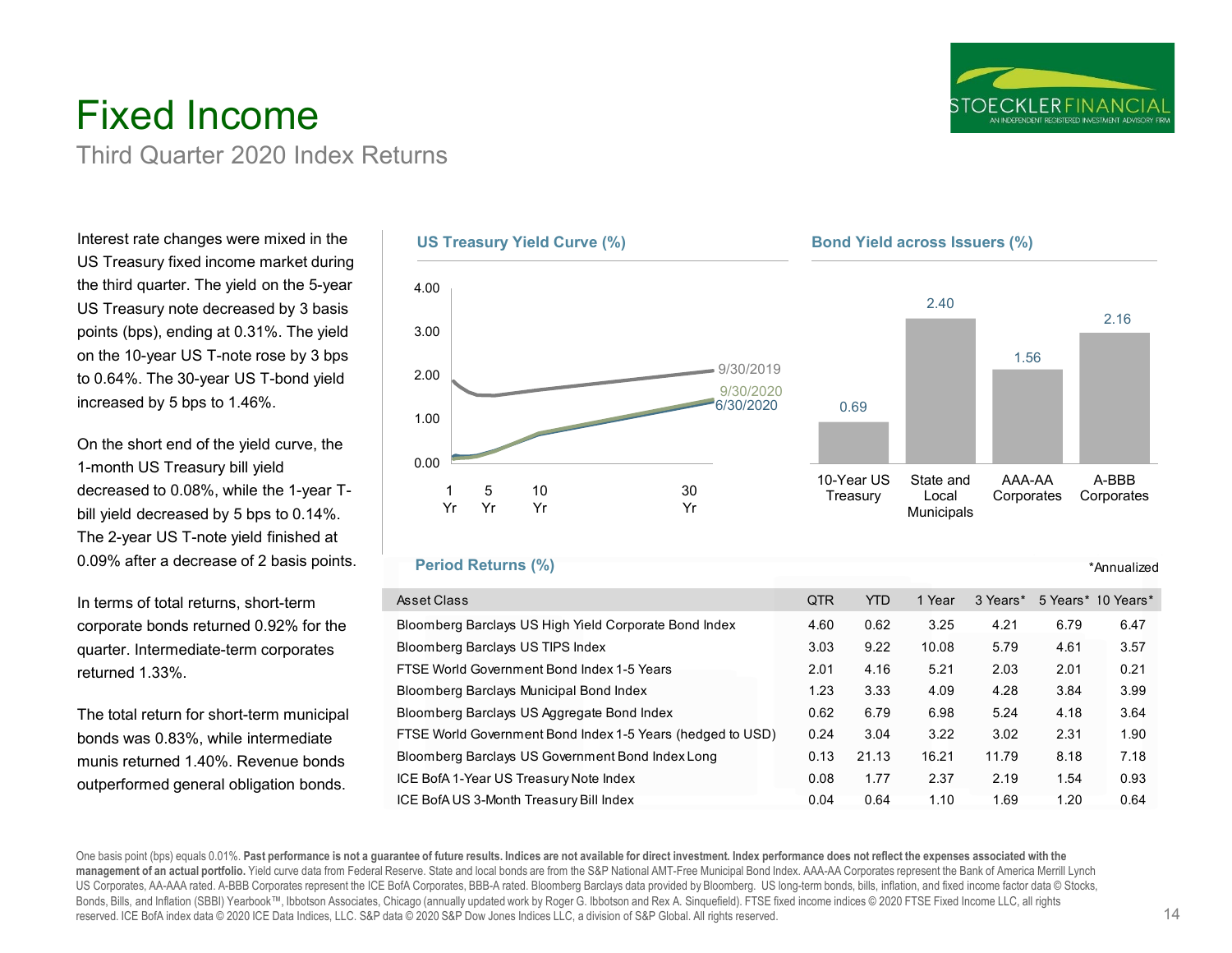

# Global Fixed Income

Third Quarter 2020 Yield Curves

Changes in Government bond interest rates in the global developed markets were mixed for the quarter.

Longer-term bonds generally outperformed shorter-term bonds in global ex-US developed markets.

Short- and intermediate-term nominal interest rates were negative in Japan, while all maturities finished the quarter in negative territory in Germany.





1Y 5Y 10Y 20Y 30Y

**Years to Maturity**

9/30/2020 6/30/2020



3.0 4.0



**Years to Maturity**



|  |  |  |  |  | Changes in Yields (bps) since 6/30/2020 |
|--|--|--|--|--|-----------------------------------------|
|--|--|--|--|--|-----------------------------------------|

|           | 1Y      | 5Y     | 10Y    | 20Y    | 30Y    |
|-----------|---------|--------|--------|--------|--------|
| US        | $-5.4$  | $-3.3$ | 3.4    | 1.3    | 5.3    |
| UK        | 0.0     | 1.8    | 6.1    | 10.7   | 13.9   |
| Germany   | $-2.0$  | $-2.8$ | $-5.7$ | $-9.2$ | $-7.6$ |
| Japan     | 3.0     | $-1.1$ | $-1.2$ | $-1.2$ | 0.2    |
| Canada    | $-2.1$  | $-1.9$ | 3.9    | 2.6    | 12.2   |
| Australia | $-14.5$ | $-8.3$ | $-5.9$ | $-9.6$ | $-5.1$ |

-1.0 0.0 1.0 2.0 3.0 4.0

**Yield (%)**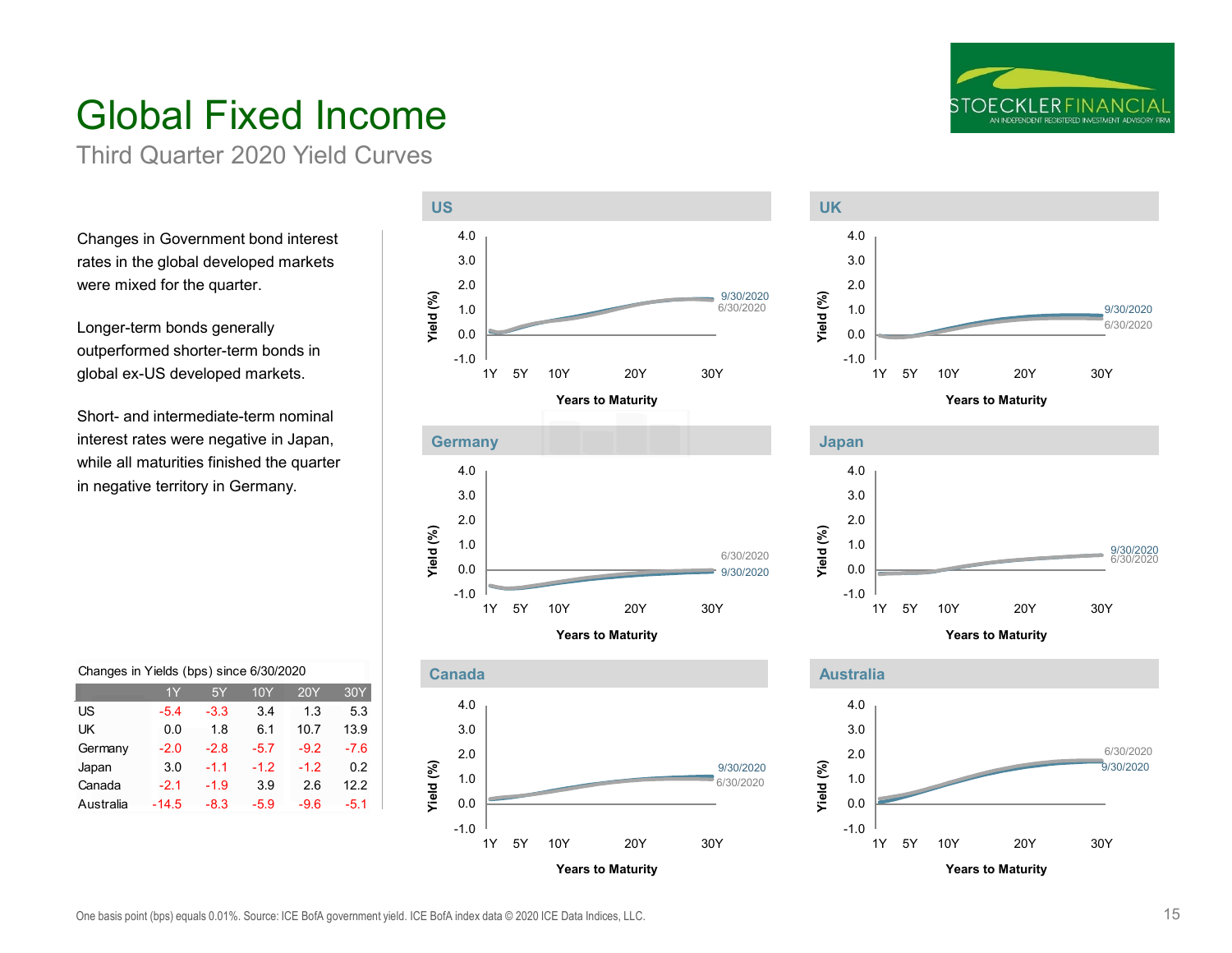

# Impact of Diversification

Third Quarter 2020

**Period Returns (%)**

These portfolios illustrate the performance of different global stock/bond mixes and highlight the benefits of diversification. Mixes with larger allocations to stocks are considered riskier but have higher expected returns over time.

Asset Class TTD 1 Year 3 Years\* 5 Years\* 10 Years\*

75/25 1.90 8.89 6.40 8.58 7.12 10.28 100% Stocks 1.77 11.00 7.68 10.90 9.13 13.71 50/50 1.71 6.48 4.95 6.16 5.01 6.85 25/75 1.22 3.78 3.32 3.65 2.82 3.42 100% Treasury Bills 0.42 0.83 1.54 1.07 0.55 0.23



### **Growth of Wealth: The Relationship between Risk and Return**



1. STDEV (standard deviation) is a measure of the variation or dispersion of a set of data points. Standard deviations are often used to quantify the historical return volatility of a security or portfolio. Diversification does not eliminate the risk of market loss. Past performance is not a guarantee of future results. Indices are not available for direct investment. Index performance does not reflect expenses associated with the management of an actual portfolio. Asset allocations and the hypothetical index portfolio returns are for illustrative purposes only and do not represent actual performance. Global Stocks represented by MSCI All Country World Index (gross div.) and Treasury Bills represented by US One-Month Treasury Bills. Globally diversified allocations rebalanced monthly, no withdrawals. Data © MSCI 2020, all rights reserved. Treasury bills © M Stocks, Bonds, Bills, and Inflation Yearbook™, Ibbotson Associates, Chicago (annually updated work by Roger G. Ibbotson and Rex A. Sinquefield).

10-Year STDEV<sup>1</sup>

*\* Annualized*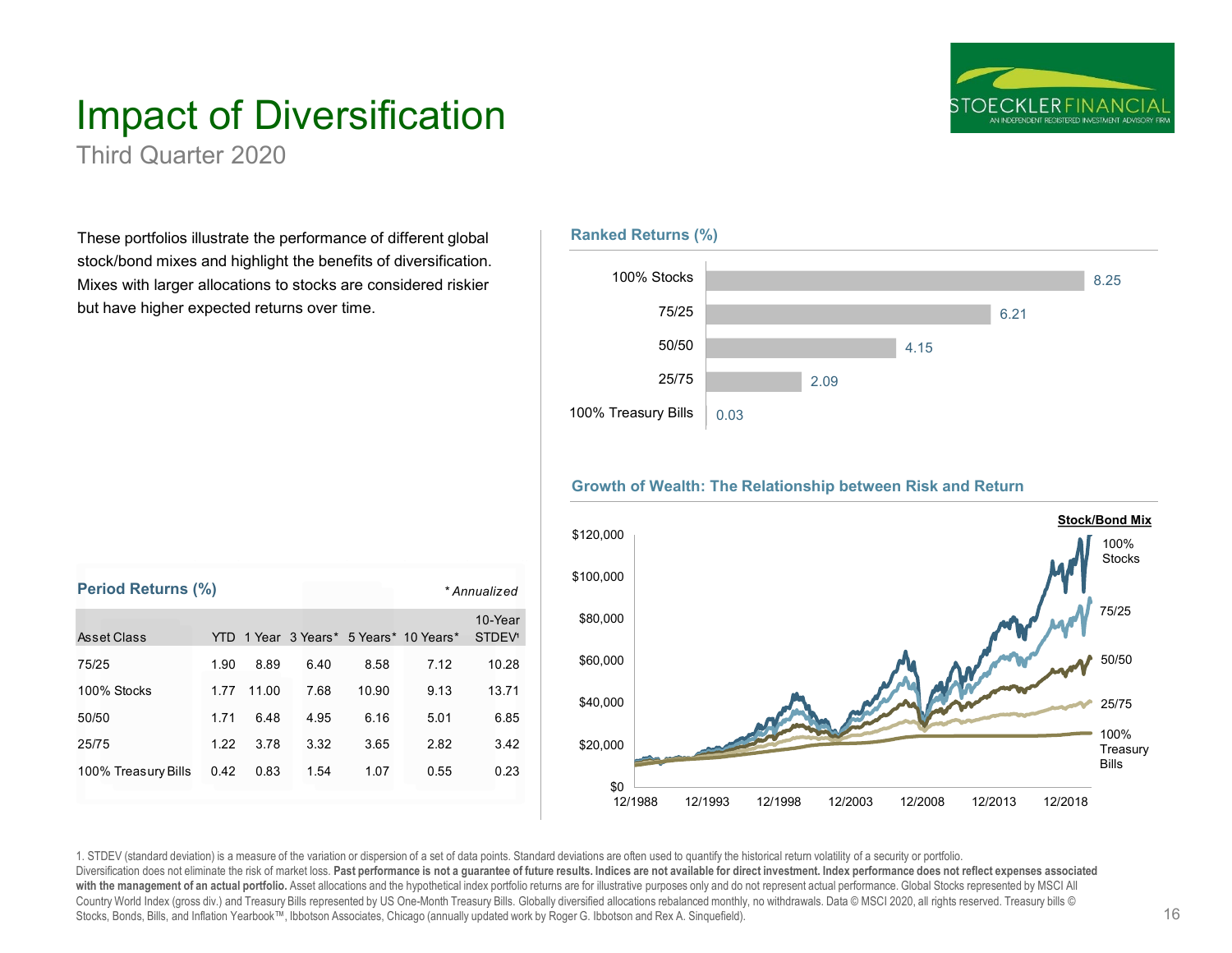

# When It's Value vs. Growth, History Is on Value's Side

Third Quarter 2020

Logic and data provide the basis for a positive expected value premium, offering a guide for investors targeting higher potential returns. There is pervasive historical evidence of value stocks outperforming growth stocks. Data covering nearly a century in the US, and nearly five decades of market data outside the US, support the notion that value stocks— those with lower relative prices—have higher expected returns.

Recently, growth stocks have enjoyed a run of outperformance vs. their value counterparts. But while disappointing periods emerge from time to time, the principle that lower relative prices lead to higher expected returns remains the same. On average, value stocks have outperformed growth stocks by 4.54% annually in the US since 1928, as **Exhibit 1** shows.

Some historical context is helpful in providing perspective for growth stocks' recent outperformance. As **Exhibit 1** demonstrates, realized premiums are highly volatile. While periods of underperformance are disappointing, they are also within the range of possible outcomes.

We believe investors are best served by making decisions based on sound economic principles supported by a preponderance of evidence. Value investing is based on the premise that paying less for a set of future cash flows is associated with a higher expected return. That's one of the most fundamental tenets of investing. Combined with the long series of empirical data on the value premium, our research shows that value investing continues to be a reliable way for investors to increase expected returns going forward.

### Exhibit 1. Value Add

*Yearly observations of premiums: value minus growth in US markets, 1928–2019*



**Past performance is no guarantee of future results. Investing risks include loss of principal and fluctuating value. There is no guarantee an investment strategy will be successful. Indices are not available for direct investment. Their performance does not reflect the expenses associated with the management of an actual portfolio.**

*In US dollars. Yearly premiums are calculated as the difference in one-year returns between the two indices described. Value minus growth: Fama/French US Value Research Index minus the Fama/French US Growth Research Index.*

*Fama/French US Value Research Index: Provided by Fama/French from CRSP securities data. Includes the lower 30% in price-to-book of NYSE securities (plus NYSE Amex equivalents since July 1962 and Nasdaq equivalents since 1973).*

Please see the end of this document for important disclosures. **17 17** *Please see the end of this document for important disclosures.* **17** *Fama/French US Growth Research Index: Provided by Fama/French from CRSP securities data. Includes the higher 30% in price-to-book of NYSE securities (plus NYSE Amex equivalents since July 1962 and Nasdaq equivalents since 1973).*